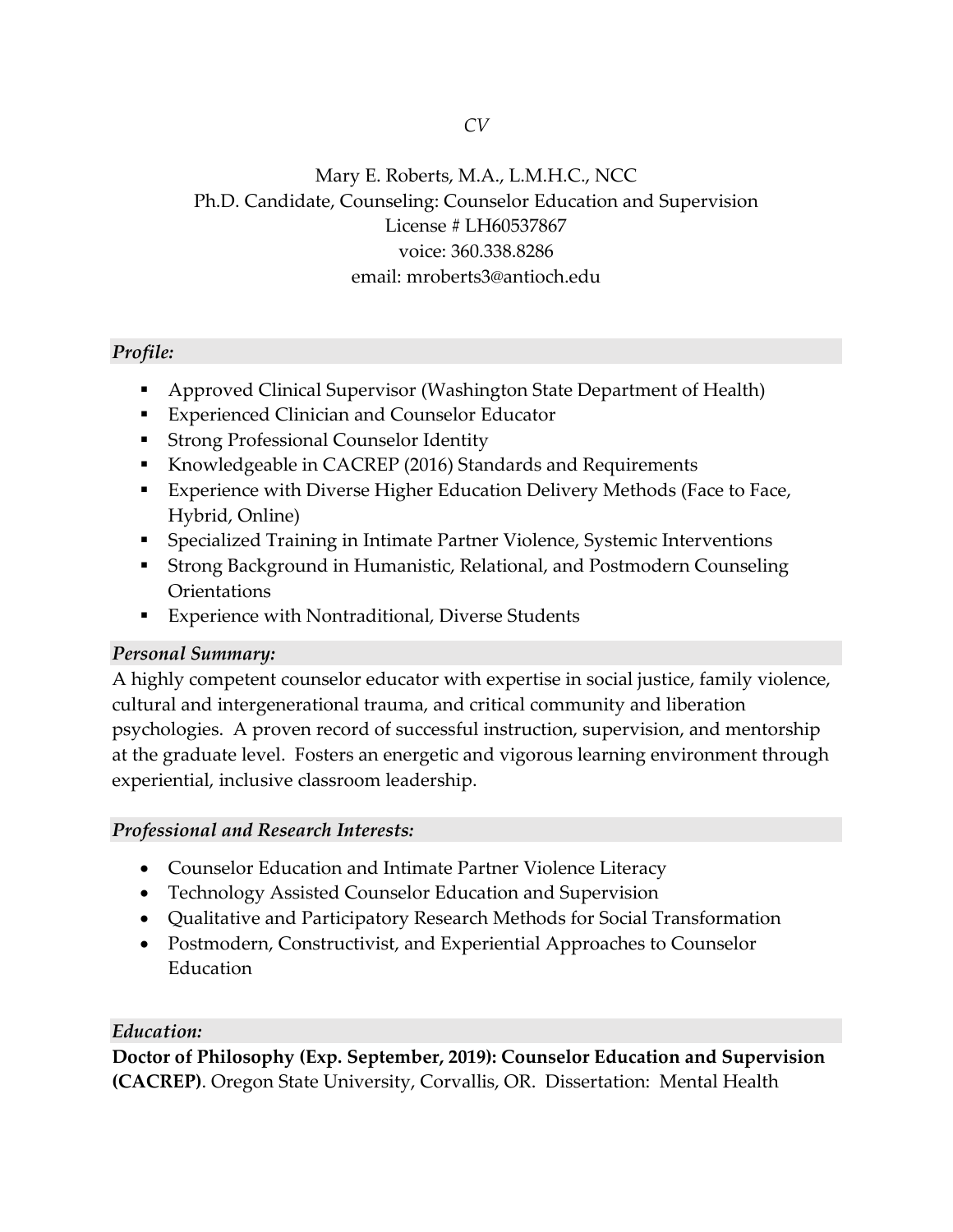Counselors' Emic Experience of Intimate Partner Violence Stigma in Counseling and Clinical Supervision. Dissertation Chair: Deborah Rubel, Ph.D.

**Master of Arts in Counseling Psychology: Community Counseling**. Lewis and Clark College, Portland, OR (2012). Emphasis: Intimate Partner Violence, Counseling with Native American/First Nations Communities, Critical and Liberation Psychologies

**Bachelor of Arts in Art: Interior Design**. Marylhurst University, Marylhurst, OR (2004) Emphasis: Housing for Underserved and Disadvantaged Populations, Social Services Agency Design, Sustainable Design, Community Building, Leadership

## *Teaching Experience:*

**Teaching Faculty:** Antioch University Seattle, Department of Applied Psychology, 2016-Present. Courses Taught (Clinical Mental Health Counseling, Couple and Family Therapy):

- Case Consultation (Internship Supervision)
- Human Growth and Development Across the Lifespan
- Communication and Counseling Skills (Basic Skills)
- Tests and Measurement
- **Multicultural Perspectives**
- **Trauma, Disaster, and Crisis Counseling**
- Psychopathology
- Psychodiagnostics
- **•** Doctoral Internship Supervision

Service and Leadership: Course Development, CACREP Reaccreditation Committee, Student Advisory Committee, Hiring Committee, Academic Advising, Program Development: Green Cross Academy of Traumatology Training Site, Program Development: Hybrid/Online Supplemental Learning

**Core Faculty: Saybrook University, Department of Counseling, 2017-2018.** Duties: Develop and Implement Low Residency CACREP-Aligned Clinical Mental Health Counseling Program, Doctoral Program in Counselor Education and Supervision using Technology Assisted Strategies for Improved Access and Social Transformation. Academic Advising. Service and Leadership as Required.

Courses Taught:

- Basic Counseling Skills
- **Lifespan Development**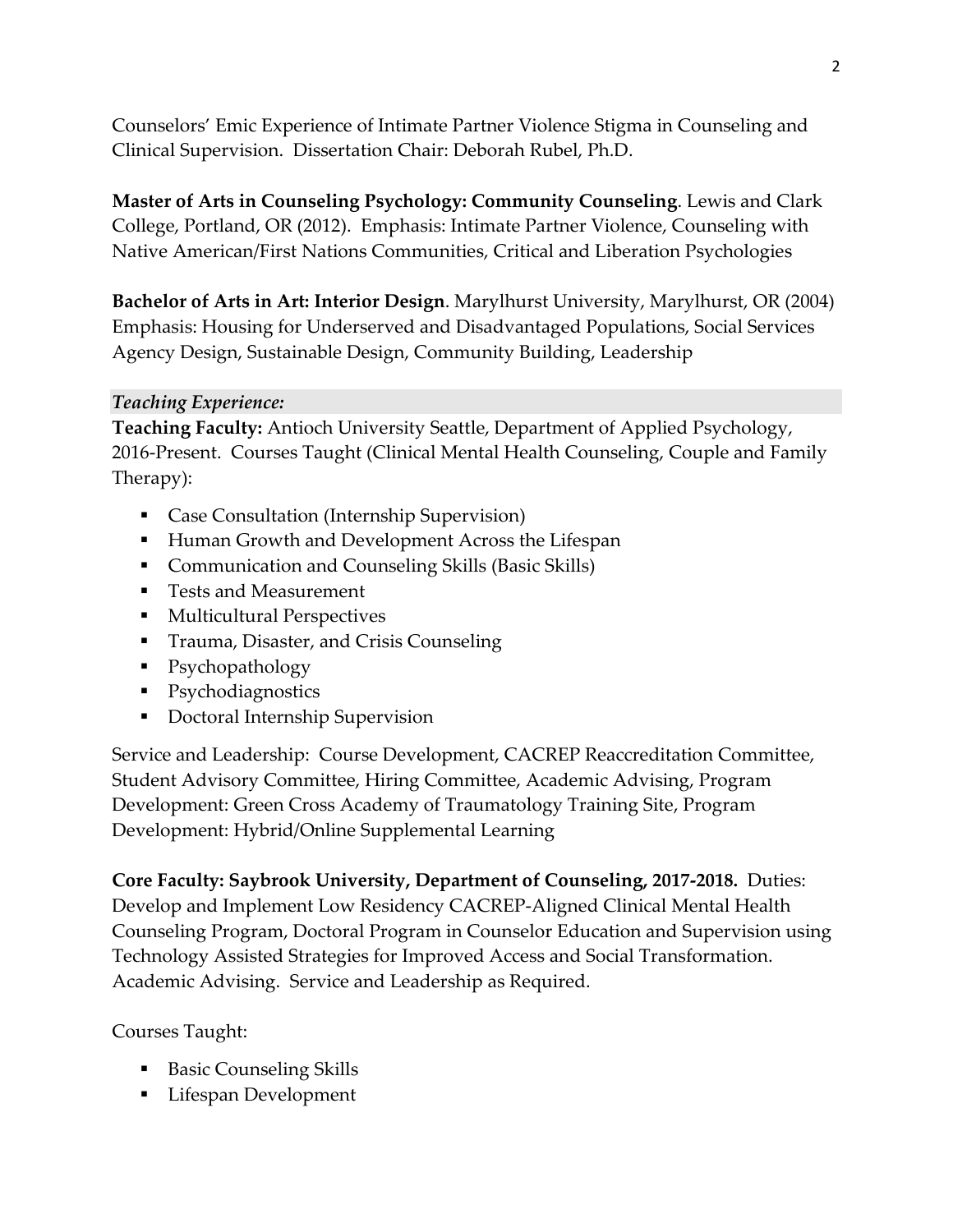- Group Counseling and Leadership
- Clinical Practicum/Internship
- **Ethics and Professional Orientation**
- Research Methods and Statistics
- Counseling Theories

Service and Leadership: CACREP Program Development, Clinical Internship Coordination, Conference Planning Committee, Real Estate Development Committee

**Adjunct Faculty:** Antioch University Seattle, 2015-2016, Clinical Mental Health Counseling

**Adjunct Faculty:** Marylhurst University, 2006-2008, Department of Interior Architectural Design

**Adjunct Faculty:** Portland Community College, 2006-2007, Department of Interior Design

## *Community Development and Advocacy:*

Island County Community Health Improvement Program (CHIP) Participant Advisor, Interdisciplinary Collaboration, Workgroup Participant. Mission: Address and Resolve Interpersonal Violence in Rural Island County.

Whidbey Island Therapy Center (Planning and Development) Program Development, Interdisciplinary Collaboration, Consultation. Mission: Provide High Quality Mental Health Counseling to Rural Underserved

Whidbey Veterans Resource Center (Volunteer). Mission: Develop Telemental Health Services for Rural Veterans

Clackamas Women's Services (Volunteer) Youth Education Group Facilitator, University Panel Speaker, Interagency Coordinator, Victims' Advocate Batterer Intervention Facilitator. Mission: Develop and Implement Community Awareness Raising and Prevention Efforts to Reduce Dating and Domestic Violence

Panelist: Community Domestic Violence Intervention Domestic Violence Task Force Portland State University, 2012. Mission: To Describe, Explain, and Empower a Holistic Approach to Addressing Domestic Violence

## *Clinical Experience:*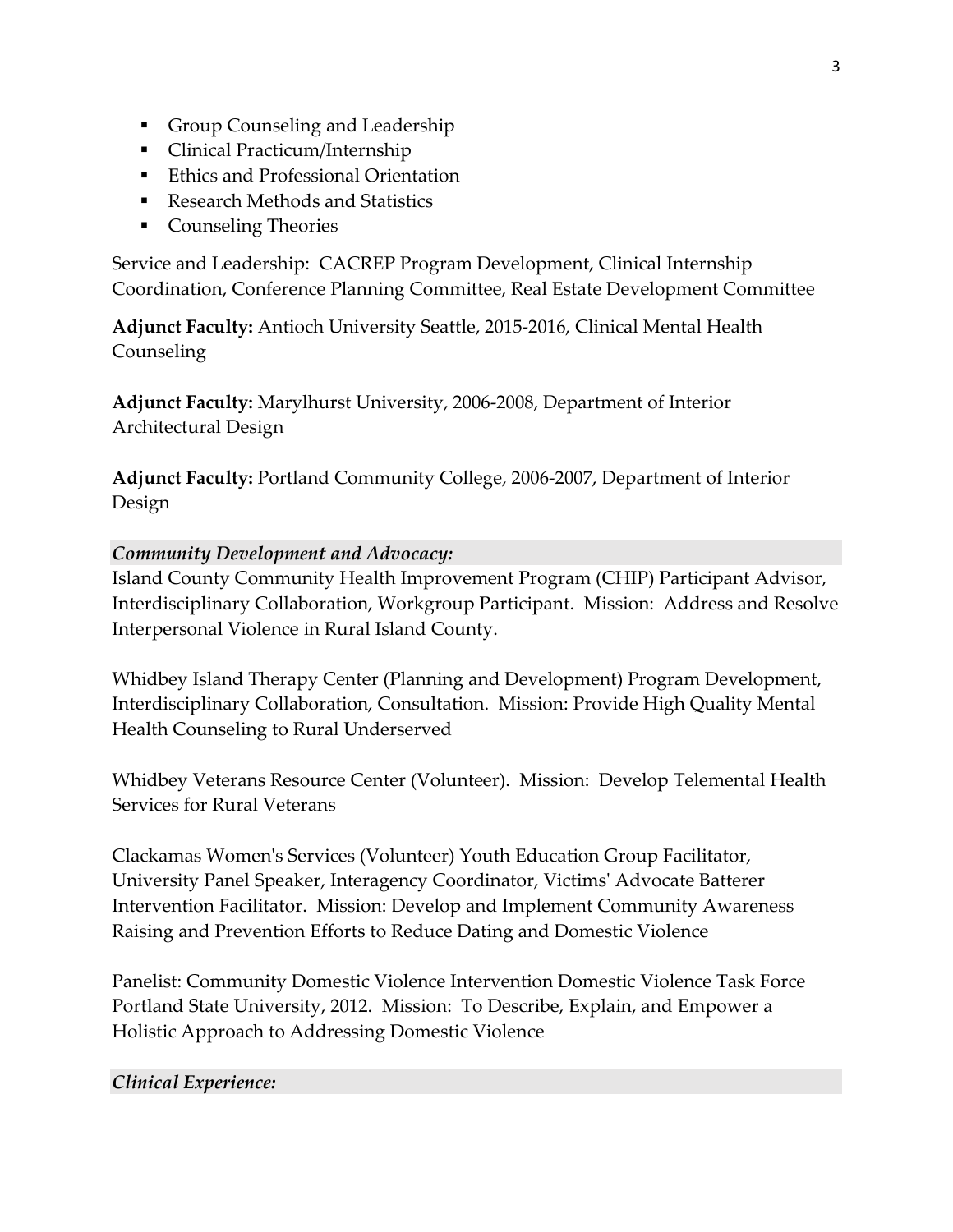**Licensed Mental Health Counselor, Consultant:** Private Practice, 2012-present. Community engagement, career counseling, program development; individual, couple, family, and group counseling, documentation (intake, progress notes, etc.), treatment planning, assessment and diagnosis, consultation

**Mental Health Professional (MHP):** Sunrise Community Mental Health Services, 2014. Intake and assessment, diagnosis, individual adult outpatient counseling, documentation, consultation, continuing education, case management, addiction recovery support

**Group Counselor:** ChangePoint Domestic Violence Intervention and Substance Abuse Treatment January, 2010-2012. Curriculum development, group counseling for court mandated domestic violence and substance abuse clients

**Youth Education Advocate/Group Counselor:** Clackamas Women's Services February 2009-2012. Curriculum and program development, group counseling for "at risk" teens and domestic violence survivors, community engagement

**Counseling Intern:** William Temple House, 2012. Individual adult outpatient counseling, documentation, treatment planning, assessment and diagnosis, consultation

**Counseling Intern:** Jewish Family and Child Services, 2011. Individual and group counseling, assessments, documentation, consultation, case management

**Public, Affordable, and Transitional Housing Designer:** Michael Willis Architects, Myhre Group Architects, and Clark Kjos Architects 2002 - 2008. Housing advocacy and design, development of public, affordable, and transitional housing and services for vulnerable communities, interagency coordination, sustainable design

### *Professional Memberships:*

American Counseling Association (ACA) Association for Assessment and Research in Counseling (AARC) Counselors for Social Justice (CSJ) Association for Counselor Education and Supervision (ACES) Western Association for Counselor Education and Supervision (WACES) Washington Mental Health Counselor Association (WMHCA)

### *Certifications:*

Licensed Mental Health Counselor, Washington State Approved Clinical Supervisor, Washington State